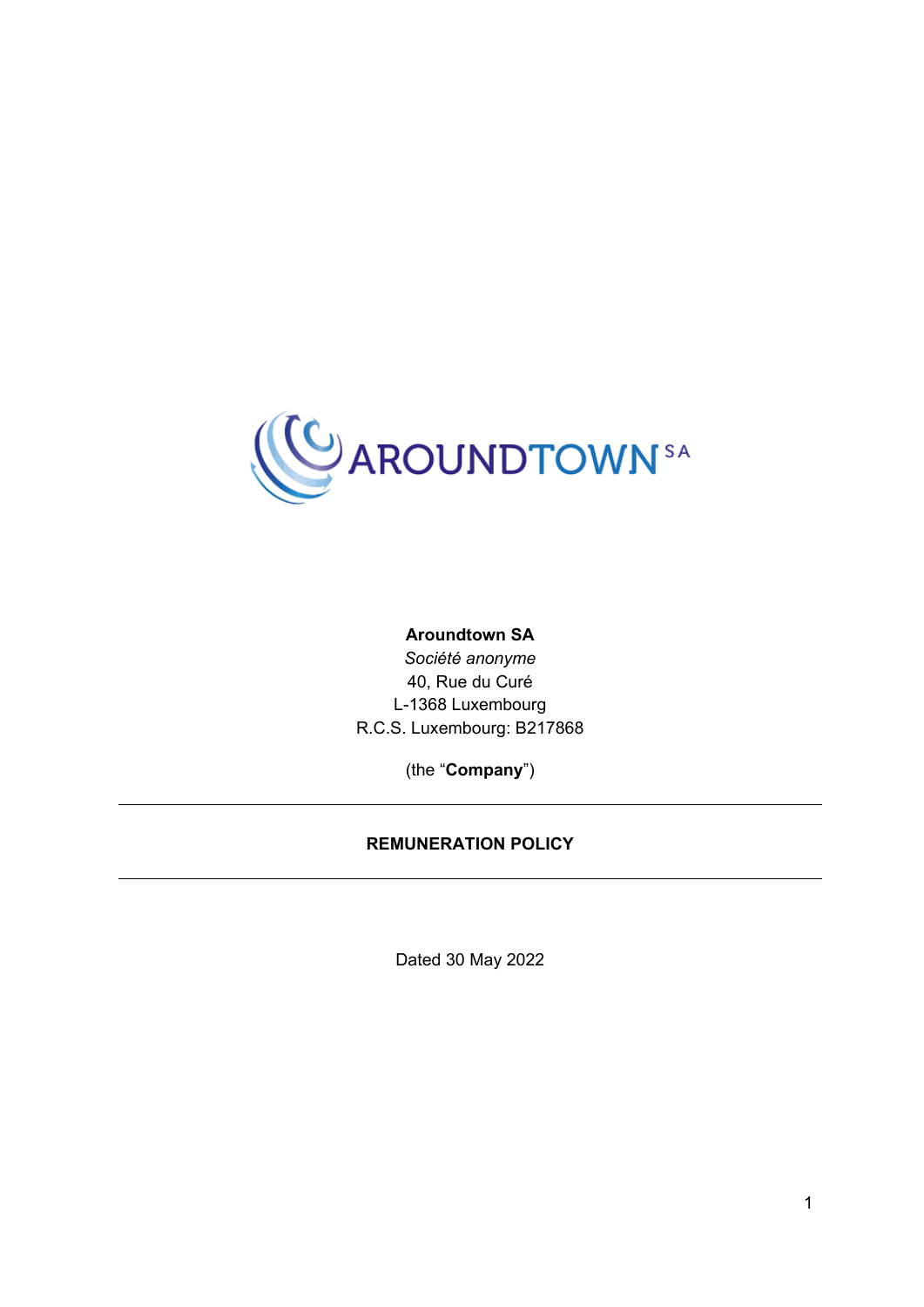# **TABLE OF CONTENTS**

#### Section **Page**

| 1. |                                                                            |  |
|----|----------------------------------------------------------------------------|--|
| 2. | Scope                                                                      |  |
| 3. |                                                                            |  |
| 4. |                                                                            |  |
| 5. | Principles of Remuneration for Independent and non-executive Directors  16 |  |
| 6. |                                                                            |  |
| 7. |                                                                            |  |
| 8. |                                                                            |  |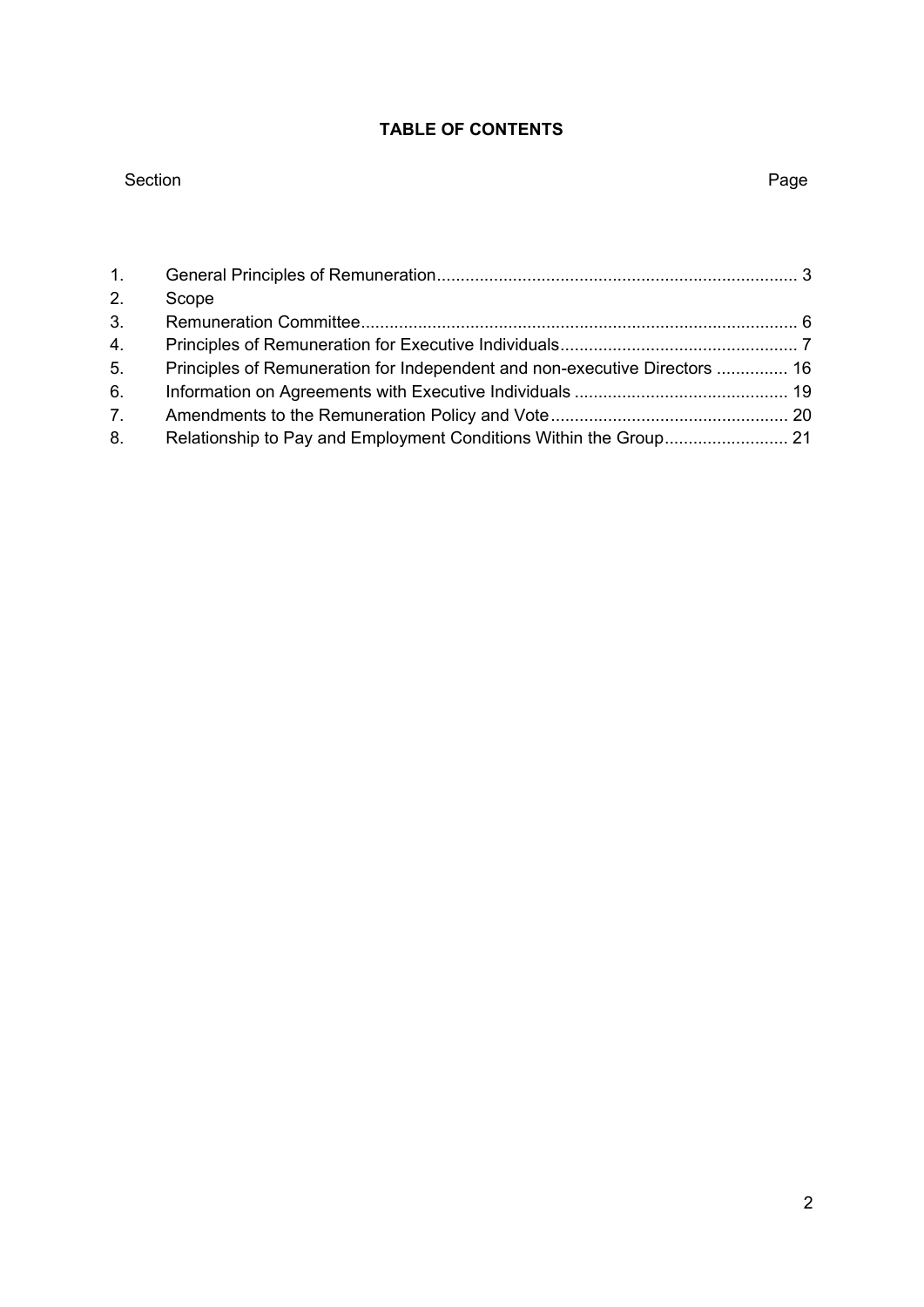#### **WHEREAS:**

- (A) In accordance with the provisions of the Luxembourg law of 24 May 2011 on the exercise of certain rights of shareholders in general meetings of listed companies, as amended (the "**2011 Law**"), the Company established a remuneration policy with respect to the remuneration to be paid by the Company to its directors<sup>1</sup>.
- (B) By defining the principles for such remuneration as set out in this Remuneration Policy in line with the Company's business strategy, long-term interests and values, the Company intends to ensure that it maintains and applies a sound and prudent remuneration process which does not impair compliance with the Company's objects or sustainability.
- (C) This Remuneration Policy has been set up and recommended by the Remuneration Committee of the Board of Directors and was approved by the Board of Directors.
- (D) The Board of Directors hereby submits this Remuneration Policy to the advisory vote of the Company's shareholders in connection with the Company's annual general meeting to be held on 29 June 2022.

#### **1. GENERAL PRINCIPLES OF REMUNERATION**

- **1.1.** The remuneration to be paid by the Company in accordance with this Remuneration Policy aims at:
	- (a) motivating directors towards the achievement of long-term goals and short-term milestones which promote long-term goals in order to promote the Company's business strategy, long-term value creation and sustainability;
	- (b) providing adequate compensation in consideration of the responsibilities, competency, commitment, workload, time spent and, in the case of Executive Individuals, performance of each individual;
	- (c) ensuring a close link between the interests of the Executive Individuals and the interests of the Company's stakeholders.
- **1.2.** The Company believes that this Remuneration Policy contributes to the Company's business strategy, long-term value creation and sustainability (together the "**Company's Objectives**") by
	- (a) giving Executive Individuals an incentive to work towards achieving short-term and long-term goals of the Company to create sustainable value for all its stakeholders;
	- (b) ensuring that the Company continues to attract and retain key talent;

<sup>1</sup> Directors are defined under article1 (6) no 3 of the 2011 Law as "any member of an administrative, management, or supervisory body of a company as well as the chief executive officer and, if such a function exists within a company, the deputy chief executive officer".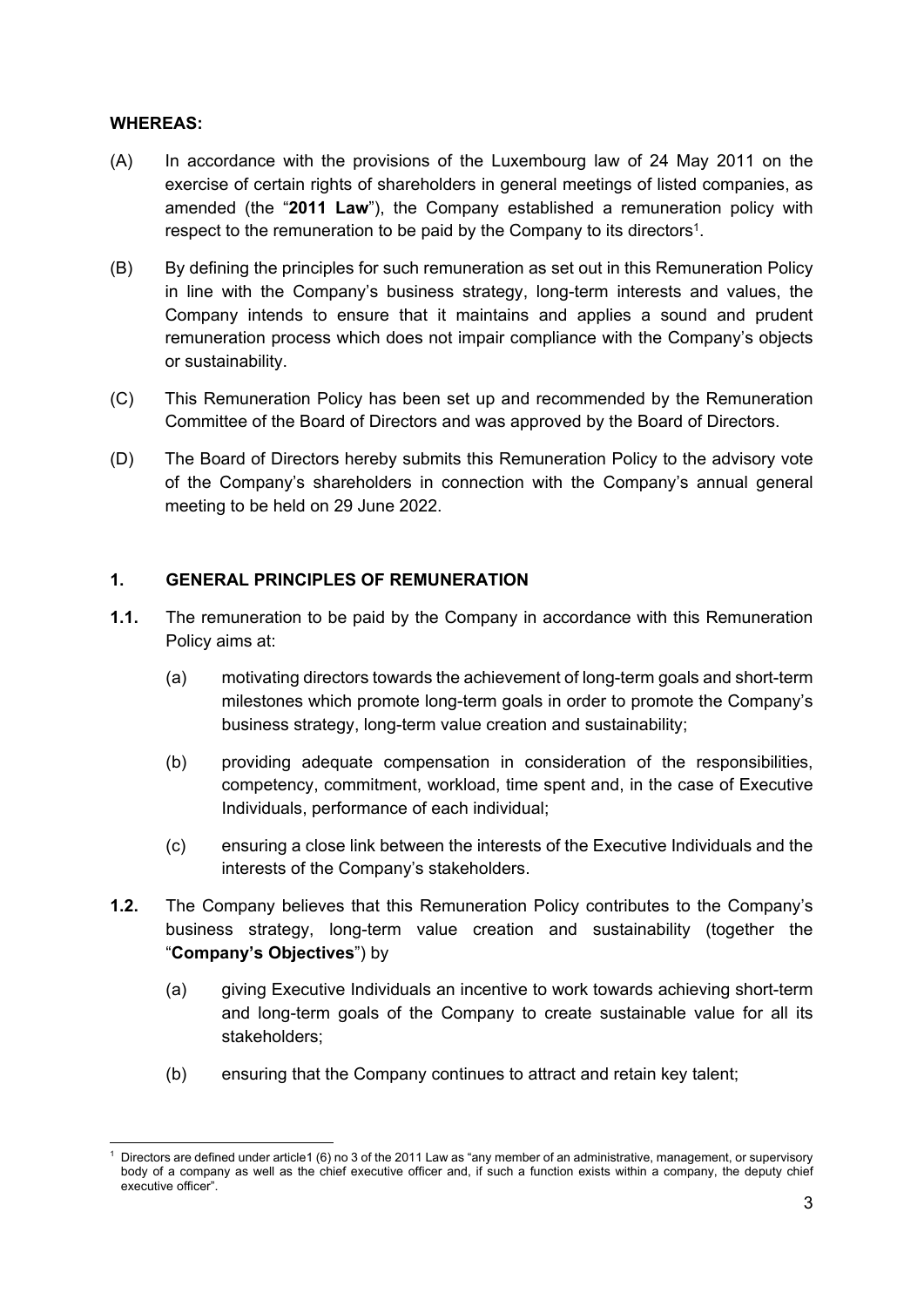- (c) enabling the Independent Individuals to perform their duties independently from undue personal commercial interests; and
- (d) promoting a fair remuneration policy within the Company and its group.
- **1.3.** The Company is aware of its responsibility towards its customers and employees. The Remuneration Policy therefore includes for the Executive Individuals non-financial criteria, in particular customers' and employees' satisfaction and other targets, regarding the Company´s ESG performance.
- **1.4.** The Executive Individuals shall be compensated based on their performance measured against ambitious and achievable milestones for variable remuneration components (Pay-for-Performance). The criteria applied to determine an adequate remuneration for the Executive Individuals shall comprise of its personal achievements, the economic situation, the success achieved and the economic perspectives of the business, as well the common standards for remuneration as compared with peers. Overall, the Remuneration Policy aims to support a sustainable business development.
- **1.5.** The financial and non-financial performance-related variable remuneration consists of:
	- (a) Variable short-term remuneration (Short-Term Incentive Plan, "**STIP**") and;
	- (b) Variable long-term remuneration (Long Term Incentive Plan, "**LTIP**").
- **1.6.** The financial and non-financial targets for variable remuneration elements are aligned with the targets of the Company and its shareholders for sustainable, long-term positive return performance of the Company's shares. The STIP and LTIP-remuneration comprises financial targets of the Company. By including non-financial ESG-criteria Executive Individuals shall be motivated to pursue such goals jointly and on a sustainable basis.
- **1.7.** The Company negotiates the remuneration agreements with the Executive Individuals based on an annual target remuneration set with a view to an achievement of 100% of all variable components' targets. The sum of the envisaged fixed base compensation, the allowance, the STIP-remuneration and the LTIP-remuneration represents 100% of the target remuneration. The remuneration covers all services for group companies. Executive Individuals must provide their full working capacity to the Company for the terms of their service agreements. The Company will only approve other working activities by Executive Individuals if such activities do not restrict or conflict the Executive Individuals commitment for the Company. The Remuneration Committee will review and recommend to the Board of Directors the remuneration agreements.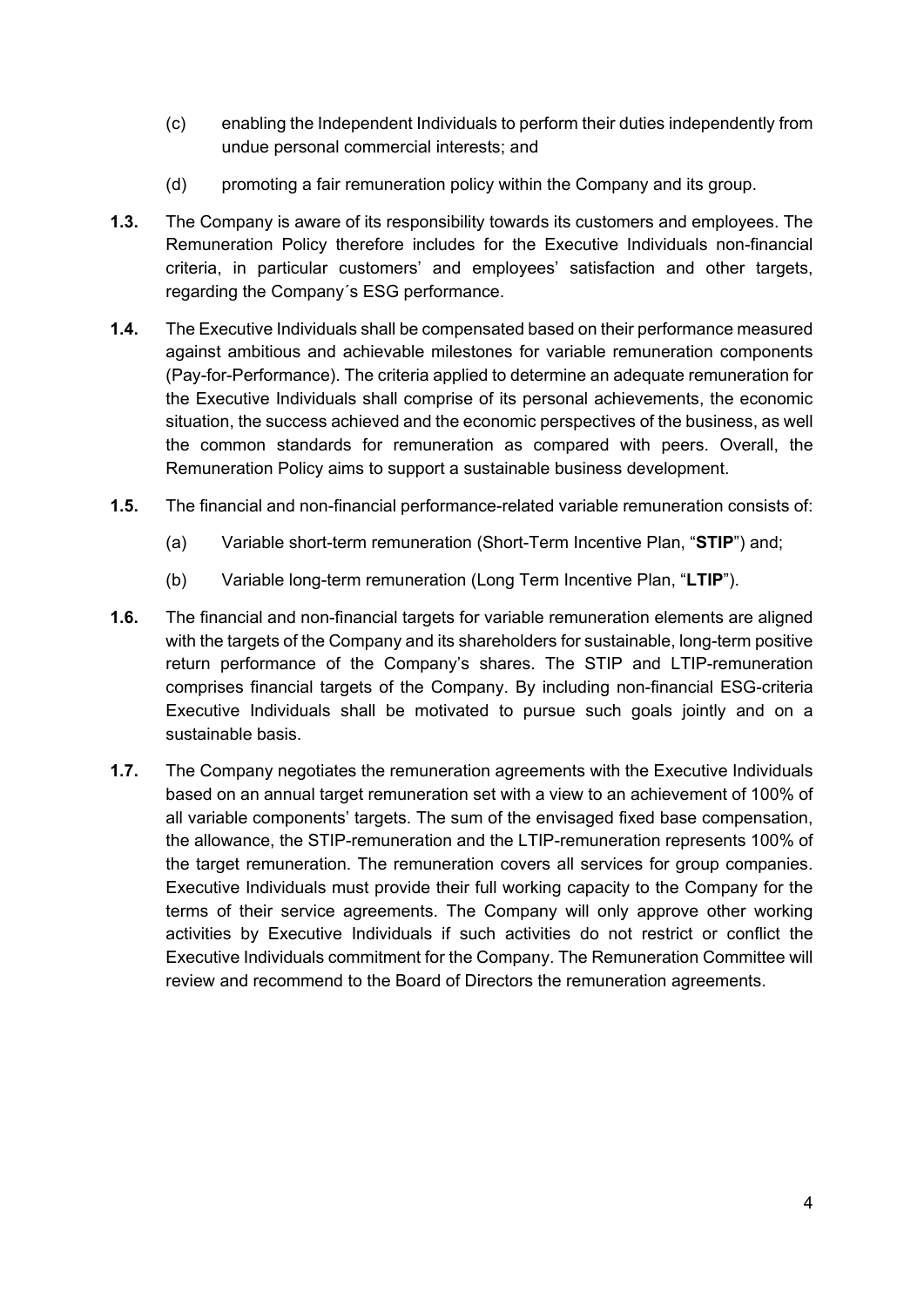# **2. SCOPE**

- **2.1.** This Remuneration Policy applies to:
	- (a) the members of the Board of Directors of the Company; and
	- (b) the executive management of the Company, as applicable.
- **2.2.** The Remuneration Policy may further serve as a voluntary guideline for the compensation awarded by the Company or its group entities to employees in senior positions.
- **2.3.** The following individuals shall be considered to exercise an executive role (the "**Executive Individuals**"):
	- (a) the executive members of the Board of Directors of the Company (the "**Executive Directors**");
	- (b) the executive management of the Company.
- **2.4.** The following individuals shall be considered to exercise an independent or nonexecutive role (the "**Independent and Non-Executive Directors**"):
	- (a) the independent members of the Board of Directors of the Company (the "**Independent Directors**"); and
	- (b) the non-executive members (the "**Non-Executive Directors**") of the Board of Directors of the Company, if any.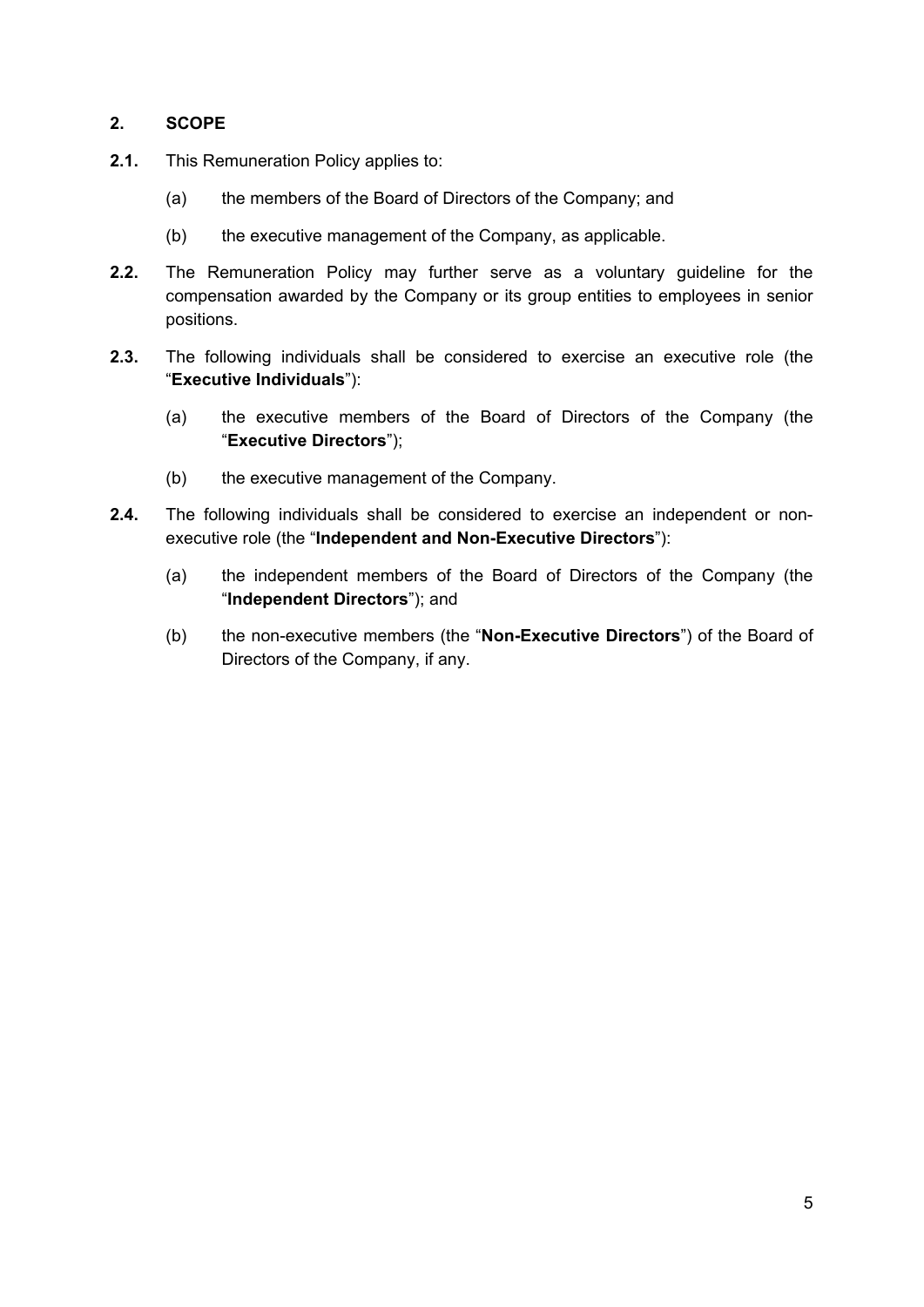### **3. REMUNERATION COMMITTEE**

- **3.1.** The Board of Directors has established a Remuneration Committee and determines the rules of procedures applicable to the Remuneration Committee.
- **3.2.** The Remuneration Committee is responsible for:
	- (a) assisting the Board of Directors in drawing up the Company's remuneration policy;
	- (b) reviewing the Company's remuneration policy from time to time, including but not limited to reviewing its appropriateness considering pay opportunities, the balance between fixed and variable components and risk mitigation;
	- (c) recommending updates and any changes to the Company's remuneration policy to the Board of Directors in order to adapt to market developments, the development of the Company, to attract and retain key talent from time to time;
	- (d) supervising the implementation of the Company's remuneration policy, including but not limited to reviewing and recommending remuneration agreements concluded with directors; and
	- (e) advising the Board of Directors regarding the remuneration to be paid to directors.
- **3.3.** Only Independent Directors may sit on the Remuneration Committee.
- **3.4.** The Remuneration Committee will meet as often as required to complete its purpose. As a general rule, the Remuneration Committee will review the remuneration policy on an annual basis and recommend changes to it at its sole discretion.
- **3.5.** As far as the Remuneration Committee shall resolve on matters concerning its members, it will defer the matter to the Company's Advisory Board in order to avoid any conflicts of interest.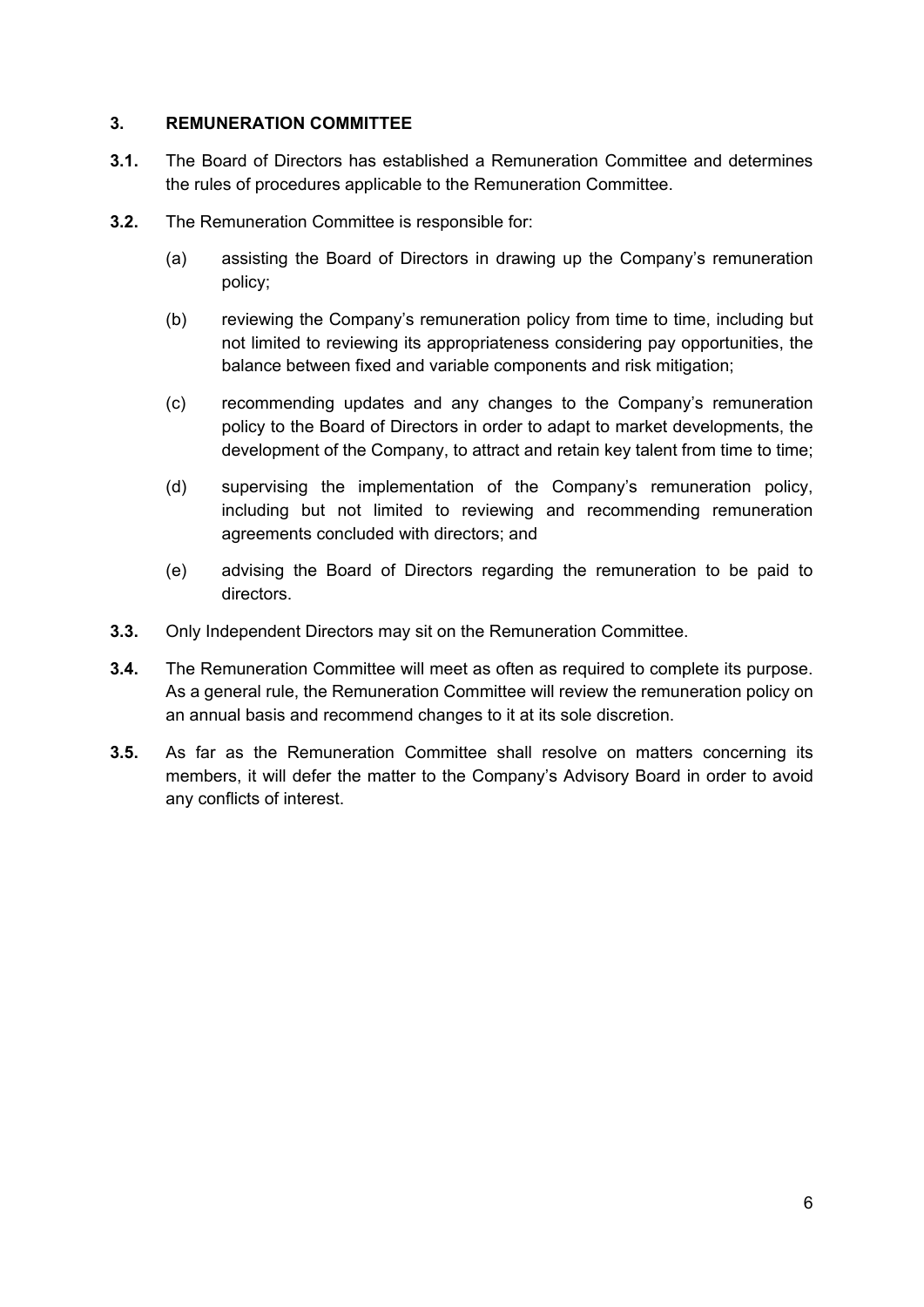#### **4. PRINCIPLES OF REMUNERATION FOR EXECUTIVE INDIVIDUALS**

#### **4.1. Overview**

The remuneration of Executive Individuals consists of a combination of fixed and variable elements with the focus on performance linked incentives and shareholder alignment and are based, among others, competence, experience, seniority and responsibility.

- (a) The fixed elements of remuneration are contractually agreed fixed compensation and allowance.
- (b) The variable elements of remuneration (STIP and LTIP) are linked to financial and non-financial performance of the Company and its group and the performance of the Company's share price.

The Remuneration Committee is of the opinion that an improvement in the operational results of the Company will result in an increase of the Company's share price and therefore a considerable part of the remuneration is determined in shares and therefore linked to the share price performance. This aims to bind the Executive Individuals even closer to the performance of the Company. Such performance-based criteria motivate Executive Individuals to sustainable long-term success as well as the achievement of short-term milestones.

The Company discloses the fixed and variable remuneration paid to Executive Individuals on an annual basis in its remuneration report. The remuneration report provides detailed information on the different components of fixed and variable remuneration paid to the Executive Individuals along with other benefits. The remuneration report further provides information on the applicable deferral and vesting periods of any equity-based remuneration of which the Executive Individuals are entitled to. The remuneration reports of the Company are available on the Company's website.

The percentages mentioned below are approximate ranges. The Company reserves the right to apply ratios that differ from these ranges by up to 5 percentage points.

| <b>FIXED REMUNERATION:</b> |                                                                                                                                                                       |  |  |  |  |  |  |
|----------------------------|-----------------------------------------------------------------------------------------------------------------------------------------------------------------------|--|--|--|--|--|--|
| on an annual basis         | Fixed base compensation $30-50$ % of the total remuneration<br>paid on a monthly basis in twelve instalments or in<br>other way agreed with the Executive Individual. |  |  |  |  |  |  |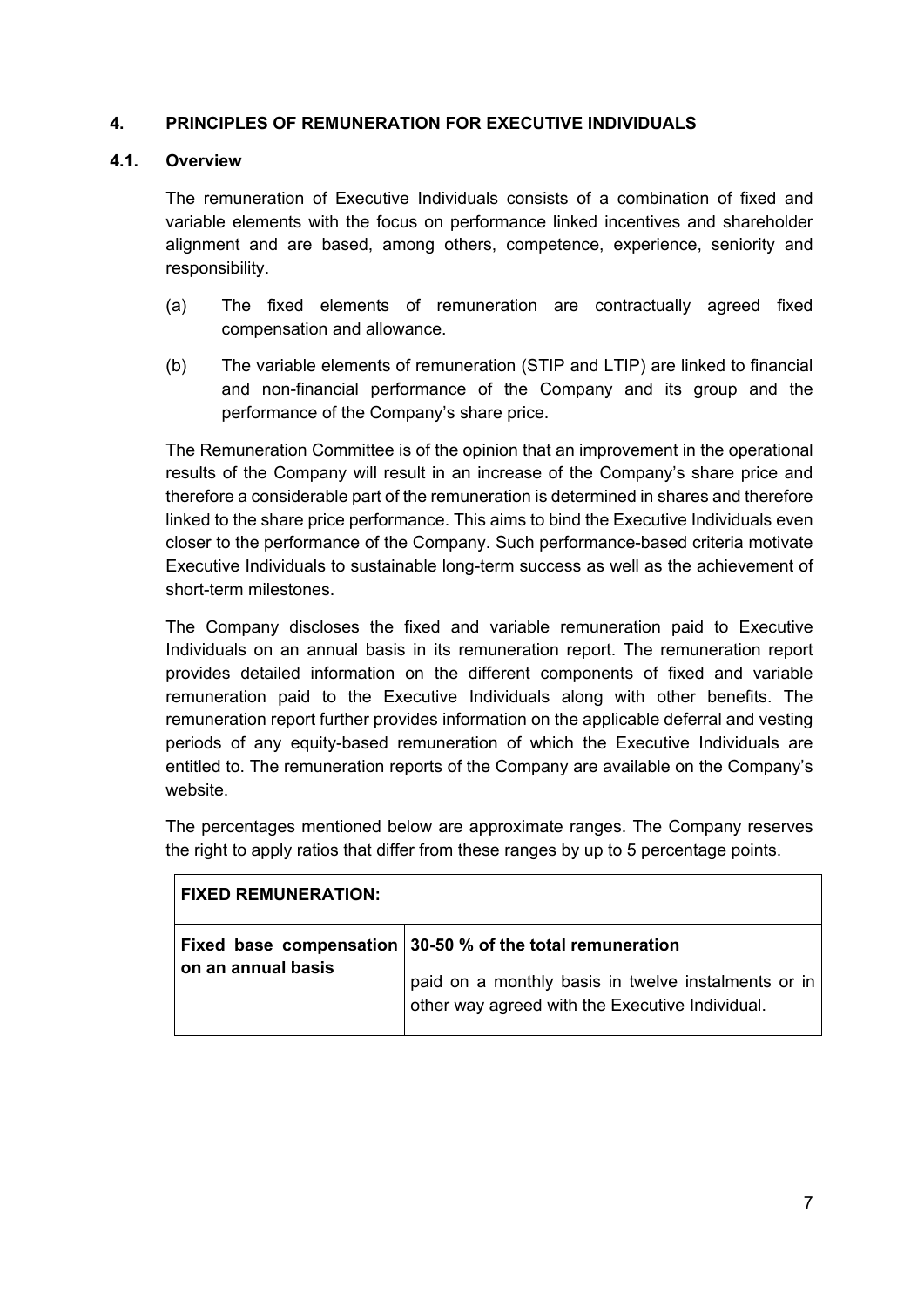| <b>Allowances</b>             | Vacation up to 30 working days per year, company<br>car, laptop, smartphone and other IT equipment,<br>education, accommodation, allowance for health and<br>care insurances, pension contribution other than set<br>by law and other related insurances, other benefits<br>that are customary from time to time. Such allowances<br>shall not exceed 10% of the total remuneration                                                           |  |  |  |  |  |
|-------------------------------|-----------------------------------------------------------------------------------------------------------------------------------------------------------------------------------------------------------------------------------------------------------------------------------------------------------------------------------------------------------------------------------------------------------------------------------------------|--|--|--|--|--|
| <b>VARIABLE REMUNERATION:</b> |                                                                                                                                                                                                                                                                                                                                                                                                                                               |  |  |  |  |  |
| programme                     | STIP: Short term incentive 5-20 % of the total remuneration<br>Performance Period: one year<br>Performance criteria:<br>70% financial targets<br>30% non-financial targets<br>$\bullet$<br>Maximum (STIP Cap): 130% of the STIP Target<br>Amount<br>Payment: in cash or shares following the expiry of the<br>performance period; one month after the publication of<br>the<br>relevant<br>Consolidated<br>Annual<br>Financial<br>Statements. |  |  |  |  |  |
| programme                     | LTIP: Long term incentive   30-60% of the total remuneration.<br>Performance Period: between 3-4 years<br>Performance criteria:<br>70% financial targets<br>30% non-financial targets<br>Maximum (LTIP Cap): 200% of the LTIP-Award<br>Remuneration<br>Payment: in cash or shares following the expiry of the<br>performance period and the publication of the relevant<br><b>Consolidated Annual Financial Statements.</b>                   |  |  |  |  |  |

This remuneration structure ensures the Executive Individuals' alignment with the Company's objective for a long-term and sustainable development. The ratio between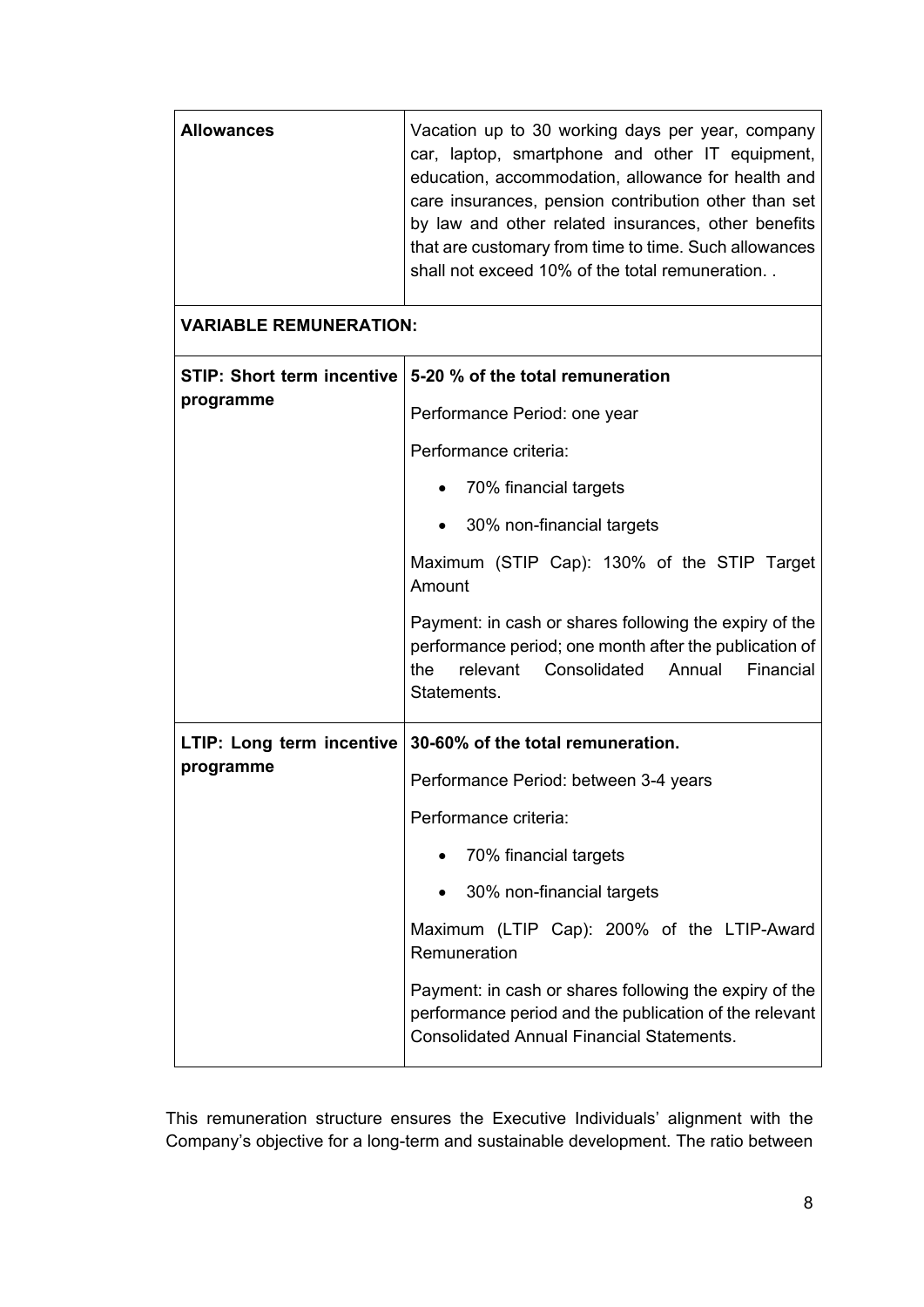the LTIP and the STIP procures the achievement of long-term goals as well as annual goals.

# **4.2. Fixed Remuneration**

The Company grants an annual fixed base compensation (annual base compensation). The annual base compensation is to be paid to the Executive Individuals in twelve equal monthly instalments or other way as agreed with the Executive Individuals.

| <b>Policy for Executive Individuals</b>                                                                                                                                                                                                              |                                                                                                                                                                                                                                                                                                                                                                                                                                                                                                                                                                                                                                                                                                   |                                                                                                                                                                                                 |                                                                                   |  |  |  |  |  |  |
|------------------------------------------------------------------------------------------------------------------------------------------------------------------------------------------------------------------------------------------------------|---------------------------------------------------------------------------------------------------------------------------------------------------------------------------------------------------------------------------------------------------------------------------------------------------------------------------------------------------------------------------------------------------------------------------------------------------------------------------------------------------------------------------------------------------------------------------------------------------------------------------------------------------------------------------------------------------|-------------------------------------------------------------------------------------------------------------------------------------------------------------------------------------------------|-----------------------------------------------------------------------------------|--|--|--|--|--|--|
| <b>FIXED ELEMENTS OF REMUNERATION</b>                                                                                                                                                                                                                |                                                                                                                                                                                                                                                                                                                                                                                                                                                                                                                                                                                                                                                                                                   |                                                                                                                                                                                                 |                                                                                   |  |  |  |  |  |  |
| <b>Purpose</b>                                                                                                                                                                                                                                       | Operation                                                                                                                                                                                                                                                                                                                                                                                                                                                                                                                                                                                                                                                                                         | Opportunity                                                                                                                                                                                     | Performance<br>Measure                                                            |  |  |  |  |  |  |
| <b>Fixed base</b><br>compensation is the<br>key element of the fixed<br>remuneration.<br>Support recruitment and<br>retention of Executive<br>Individuals with the<br>necessary experience<br>and expertise to<br>execute the Company's<br>strategy. | May be subject to<br>an<br>annual<br>review<br>and<br>is<br>based on the following<br>criteria:<br>the work experience,<br>$\blacksquare$<br>academic<br>degree(s),<br>education<br>and<br>professional title(s);<br>competencies,<br>the<br>skills<br>and<br>personal<br>of<br>growth<br>the<br>Executive Individual;<br>number<br>οf<br>the<br>$\blacksquare$<br>functions allocated to<br>the<br>Executive<br>Individual, excluding<br>holding<br>of<br>the<br>a<br>chairman<br>position<br>additional<br>where<br>no<br>compensation is paid,<br>notably in case the<br>Executive Individual is<br>of<br>member<br>sub-<br>committees<br><b>or</b><br>responsible<br>for<br>specific<br>tasks | May be subject to<br>an annual review<br>change<br>and<br>dependent<br>on<br>increasing<br>role,<br>responsibilities,<br>seniority,<br>experience value<br>and/or complexity<br>of the Company. | Executive<br>Individuals<br>performances are<br>not considered for<br>the review. |  |  |  |  |  |  |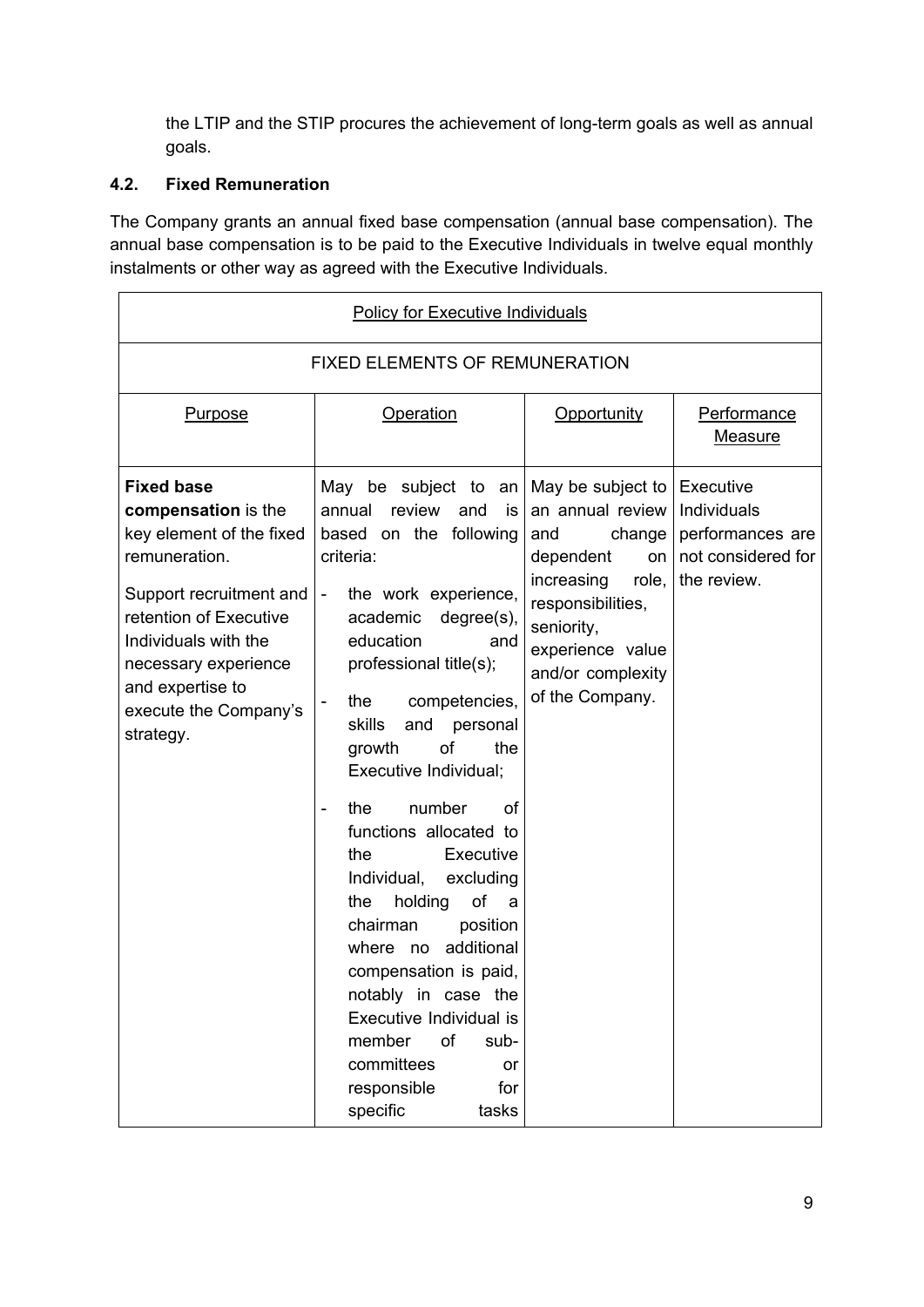|                                                                                                             | additional to his/her<br>role;<br>the usual time spent,<br>$\overline{\phantom{a}}$<br>workload<br>and<br>associated with his/her<br>function; and<br>the amount of variable<br>$\blacksquare$<br>the<br>remuneration<br>Executive Individual is<br>entitled to.                                                                                                                           |                                                                                             |  |
|-------------------------------------------------------------------------------------------------------------|--------------------------------------------------------------------------------------------------------------------------------------------------------------------------------------------------------------------------------------------------------------------------------------------------------------------------------------------------------------------------------------------|---------------------------------------------------------------------------------------------|--|
| <b>Allowances</b><br>are<br>targeted to support the<br>performance<br>of<br>the  <br>Executive Individuals. | <b>The</b><br>main<br>include vacation up to 30<br>working<br>day<br>p.a.,<br>laptop,<br>company<br>car,<br>smartphone and other IT<br>equipment,<br>education,<br>accommodation,<br>allowance for health and<br>care insurances and other<br>related<br>insurances,<br>pension contribution other<br>than set by law, other<br>benefits<br>that<br>are<br>customary from time to<br>time. | elements   Such allowances   None<br>shall not exceed<br>10% of the target<br>remuneration. |  |

# **4.3. Variable Remuneration: Short-Term Incentive Programme (STIP)**

The short-term incentive remuneration is paid for the achievement of annual targets set for the relevant financial year up to a maximum amount of 130% of the agreed STIP Target Amount. The performance period used for the STIP remuneration is one (1) year and is equal to the financial year. For terms of services, which do not comprise a full financial year, the remuneration is granted on a pro rata basis or, if reasonable with respect to the effects on performance and incentive, a reasonable intra year target value will be set.

The target values of the STIP shall consider the corporate budget for the respective financial year. For the achievement of all targets, each target achievement by 100% shall form the sums of the target value (the "**STIP Target Amount**").

The financial performance targets are weighted with a factor of 70% of the STIP Target Amount and the non-financial performance targets with a factor of 30% of the STIP Target Amount, assuming 100% achievement in each target.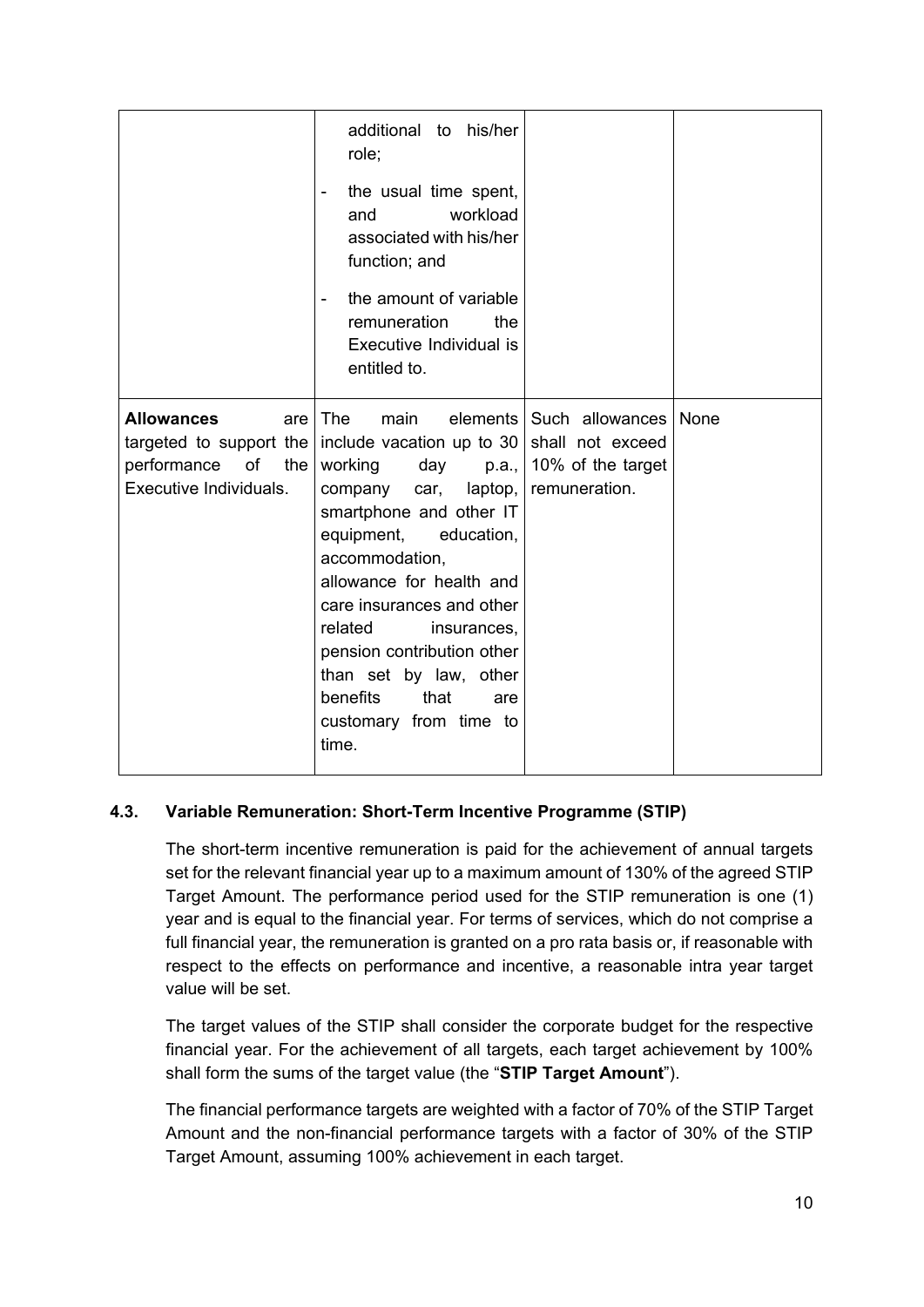Each target shall be set in accordance with the Company's guideline that the Company expects to achieve as result of the respective financial year (the "**Guidance**"). Therefore, a target shall be fully achieved once the Company meets the Guidance.

In general, an achievement of 100% shall represent a target performance which must be considered a satisfactory development of the relevant target. After the performance period and in course of the review of the relevant Consolidated Annual Financial Statement, the Company and the Remuneration Committee will review and assess the performance with respect to the relevant targets. For its review, the Remuneration Committee will use the financial information available at the Company; in particular, the relevant group accounts, as well as financial information publicly available (e.g. relevant stock indices). In addition, it will evaluate the performance of Executive Individuals with respect to non-financial goals. It will calculate the degrees of target performance and make the necessary operations to arrive at the final remuneration amounts.

The Company uses the following group's business-related financial targets for determining the STIP-remuneration, each as relevant for the implementation of the group's Guideline in the relevant financial year and weighted as follows:

- 1. **Financial performance targets** of the STIP: (in total 70% of the STIP Target Amount)
- **Target No. 1:** The first target of the STIP shall reflect 49% of the STIP Target Amount and shall be achieved once the Company`s Guidance of the result of FFO I per share is met.
- **Target No. 2:** The second target of the STIP shall reflect 21% of the STIP Target Amount and shall be achieved once the Guidance of the result of the Group Adjusted EBITDA is met.
- 2. **Non-financial performance targets** of the STIP: (in total 30% of the STIP Target Amount)
- **Target No. 3:** The third target shall reflect 15% of the STIP Target Amount and shall be achieved through progress towards Scope 1 + 2 of the emission reductions, in accordance with its emission reduction pathway plan during the relevant financial year. The emission reduction pathway shall result to in total 40% by 2030, whereby the target for the financial year 2022 was set by a reduction of 3% emissions.
- **Target No. 4:** The fourth target shall reflect 15% of the STIP Target Amount and shall be achieved though increasing the portion (%) of buildings with green certification during the relevant financial year.

The Remuneration Committee and the Company will examine the day-to-day management of the Company as well as the general activity of the Executive Individual, among others, concerning improved or maintained excellent performance in the corporate ESG rating and meeting the goals with respect to environment, social and governance (ESG) and specific performance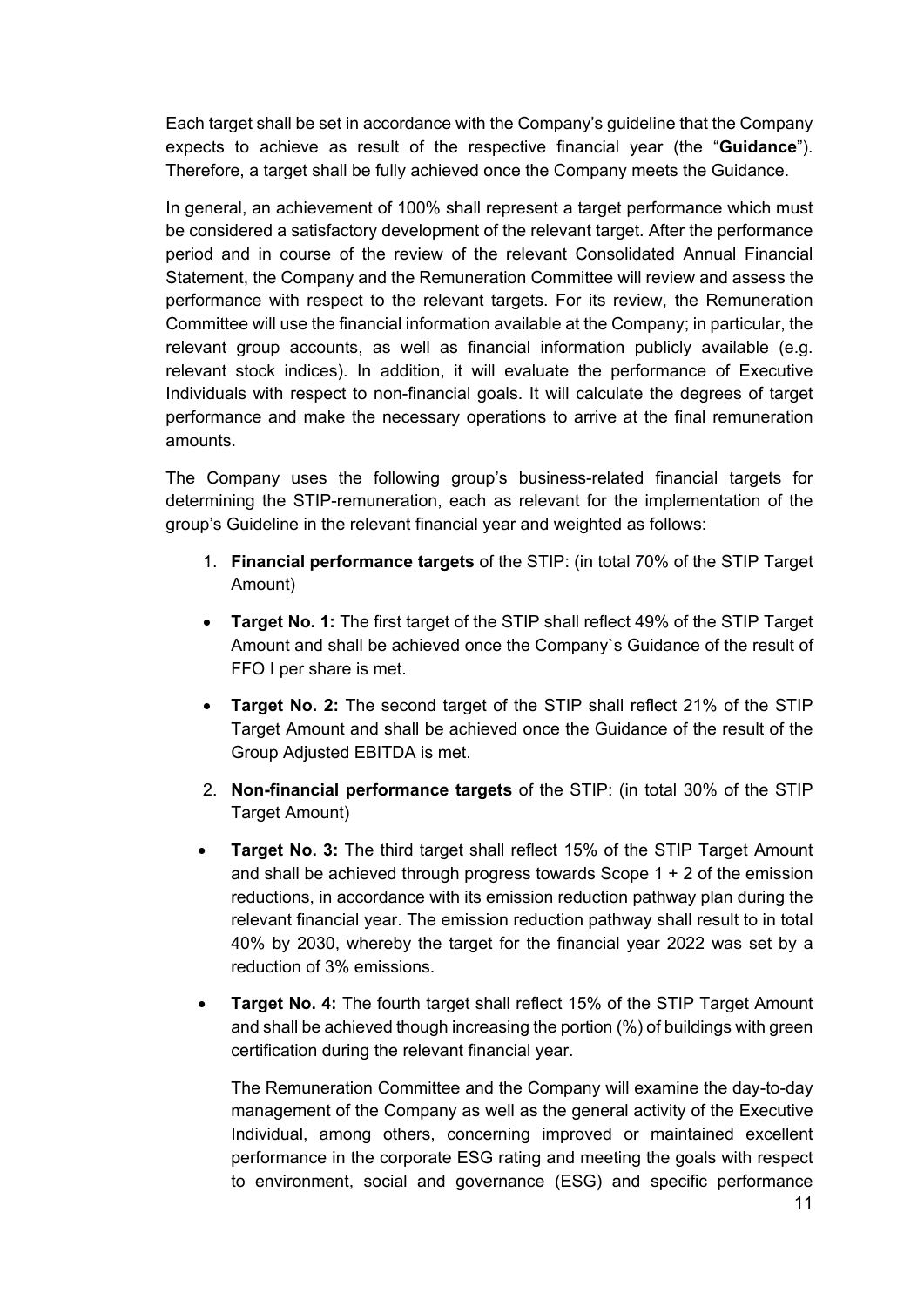achieved by the Executive Individual. The achievement of the non-financial performance targets shall be agreed between each Individual Executive and the Board of Directors annually for every financial year and shall be measured at the Remuneration Committee's and Board of Directors' discretion.

Upon recommendation of the Remuneration Committee, the Board of Directors shall be authorized to increase by up to 30 % at its discretion (i) the calculated entitlement to the variable STIP remuneration or (ii) the STIP Target Amount.

The Executive Individuals receive the variable short-term remuneration one month after the publication of the relevant Consolidated Annual Financial Statement of the Company.

| <b>Financial performance</b><br>targets (in total 70%*):        |          | <b>STIP</b>  |  |  |  |  |  |
|-----------------------------------------------------------------|----------|--------------|--|--|--|--|--|
| FFO I per share                                                 | 49%*     | (max 130 %*) |  |  |  |  |  |
| <b>Adjusted EBITDA</b>                                          | $21\%$ * |              |  |  |  |  |  |
| <b>Non-Financial</b><br>performance targets<br>(in total 30%*): |          |              |  |  |  |  |  |
| <b>Emission reduction</b>                                       | 15%*     |              |  |  |  |  |  |
| Green building<br>certification                                 | 15%*     |              |  |  |  |  |  |
| *of the STIP Target Amount                                      |          |              |  |  |  |  |  |

# **4.4. Variable Remuneration: Long-Term Incentive Programme (LTIP)**

The Executive Individuals are entitled to a LTIP based on the Company's long-term development. The LTIP is measured based on both, financial and non-financial performance targets.

The LTIP of Executive Individuals awarded by the Company shall be calculated in the form of shares.

The target values of the financial performance targets awarded to each Executive Individual individually shall be recommended by the Remuneration Committee and set by the Board of Directors considering the corporate budget for the respective period and term.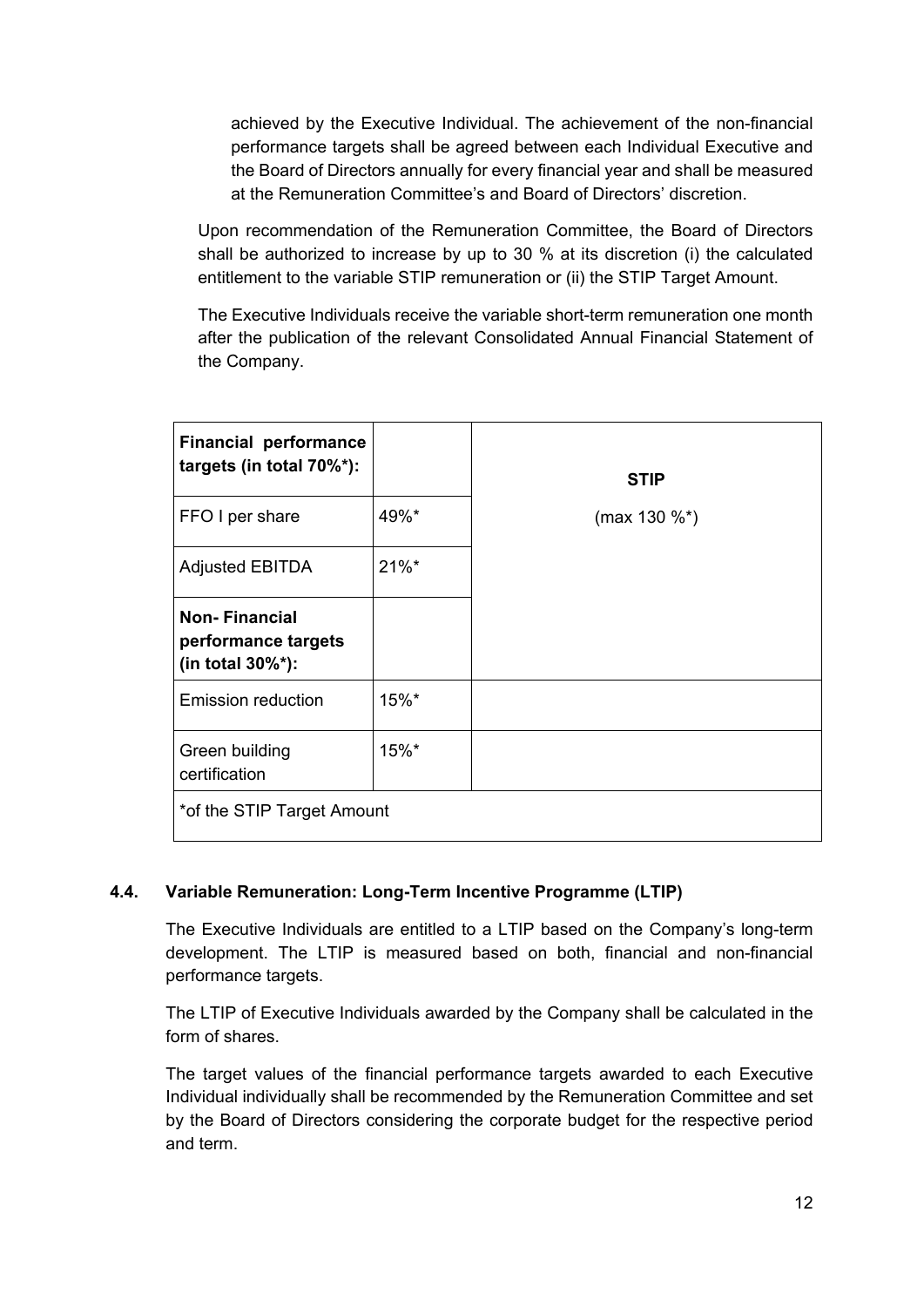For the achievement of all targets, each 100% target achievement forms the sum of the award value (the "**LTIP Award Value**"). The financial targets of the LTIP are weighted using a factor of 70% and the non-financial targets of the LTIP are weighted using a factor of 30%. The long-term incentive remuneration is granted for an achievement of the relevant targets over a performance period of three (3) to four (4) years.

1. **Financial targets:** (in total 70%\* of the LTIP Award Value)

### **Target No. 1: Development in FFO I per share per year in comparison to last year**

The first target of the LTIP shall reflect 28%\* of the LTIP Award Value (the "Award Value No. 1") and shall be achieved once the **development of the FFO I per share** improves in comparison to the last year

- (i) by less than 2%; with 0% of the Award Value No. 1;
- (ii) in the range of 2% to 4%; with 50% of the Award Value No. 1;
- (iii) in the range of 4% to 8%; with 100% of the Award Value No. 1; or
- (iv) by more than 8%; with 200% of the Award Value No. 1.

### **Target No. 2: Increase in NTA per share (excluding dividend and capital issuance) per year in comparison to last year**

The second target of the LTIP shall reflect 28%\* of the LTIP Award Value (the "Award Value No. 2") and shall be achieved once the **EPRA NTA per share**  improves in comparison to the last year

- (i) by less than 0%; with 0% of the Award Value No. 2;
- (ii) in the range of 0% to 2%; with 50% of the Award Value No. 2;
- (iii) in the range of 2% to 5%; with 100% of the Award Value No. 2; or
- (iv) by more than 5 %; with 150% of the Award Value No. 2.

#### **Target No. 3: Relative total shareholder return (RTSR), (excluding dividend and capital issuance) per year in comparison to last year**

The third target of the LTIP shall reflect 14%\* of the LTIP Award Value (the "Award Value No. 3") and shall be achieved once the RTSR improves in comparison to the last year

- (i) by less than -15 %; with 0% of the Award Value No. 3;
- (ii) in the range of -15% to 0%; with 50% of the Award Value No. 3;
- (iii) in the range of 0% to 15%; with 100% of the Award Value No. 3; or
- (iv) by more than 15 %; with 200% of the Award Value No. 3.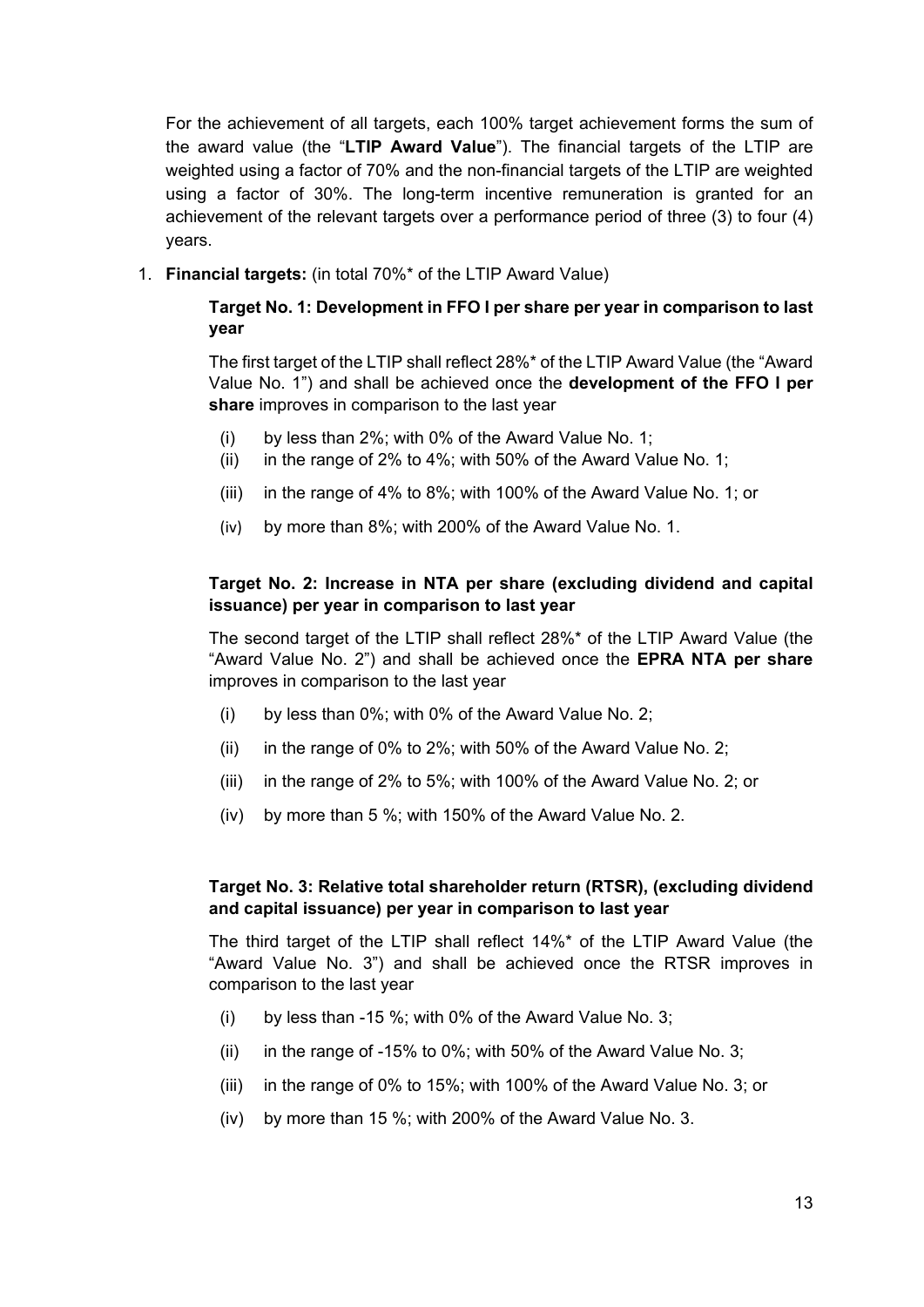# 2. **Non-financial performance targets of the LTIP:** (in total 30%\* LTIP Award Value)

The Board of Directors and the Remuneration Committee will examine the day-to-day management of the company as well as the general activity of the Executive Individuals, among others, concerning the corporate ESG rating, and meeting the goals in respect to environment, social and governance (ESG).

#### **Target No. 4: Corporate ESG Rating**

The fourth target of the LTIP shall reflect 20%\* of the LTIP Award and shall be achieved once the Company improves its corporate ESG Rating in comparison to the last year.

#### **Target No. 5: Gender Equality**

The fifth target of the LTIP shall reflect 10%\* of the LTIP Award and shall be achieved once the Company maintains or improves the gender equality in comparison to the last year. Objectives shall be based on an internal examination and recommendation by the Company´s Remuneration Committee.

The achievement of the non-financial performance targets shall be agreed with the Board of Directors annually and shall be measured at the Board of Directors' discretion.

Upon recommendation of the Remuneration Committee, the Board of Directors shall be authorized to increase by up to 30% at its discretion (i) the calculated entitlement to the variable LTIP remuneration or (ii) the LTIP Award Value.

The final total performance level for the LTIP is the sum of the aggregate performance level of the financial targets and non-financial targets. The maximum LTIP-remuneration is equal to 200% (cap) of the LTI-target remuneration.

Payment in shares following the expiry of the performance period and the publication of the relevant Consolidated Annual Financial Statements. The Company shall have the option to convert the payment from a payment in shares to payment in cash.

The performance related variable shall be calculated per financial year according to the parameters published in the relevant Consolidated Annual Financial Statements.

As a general rule, a proportion of the share based variable remuneration shall be deferred for a minimum vesting period of at least three years.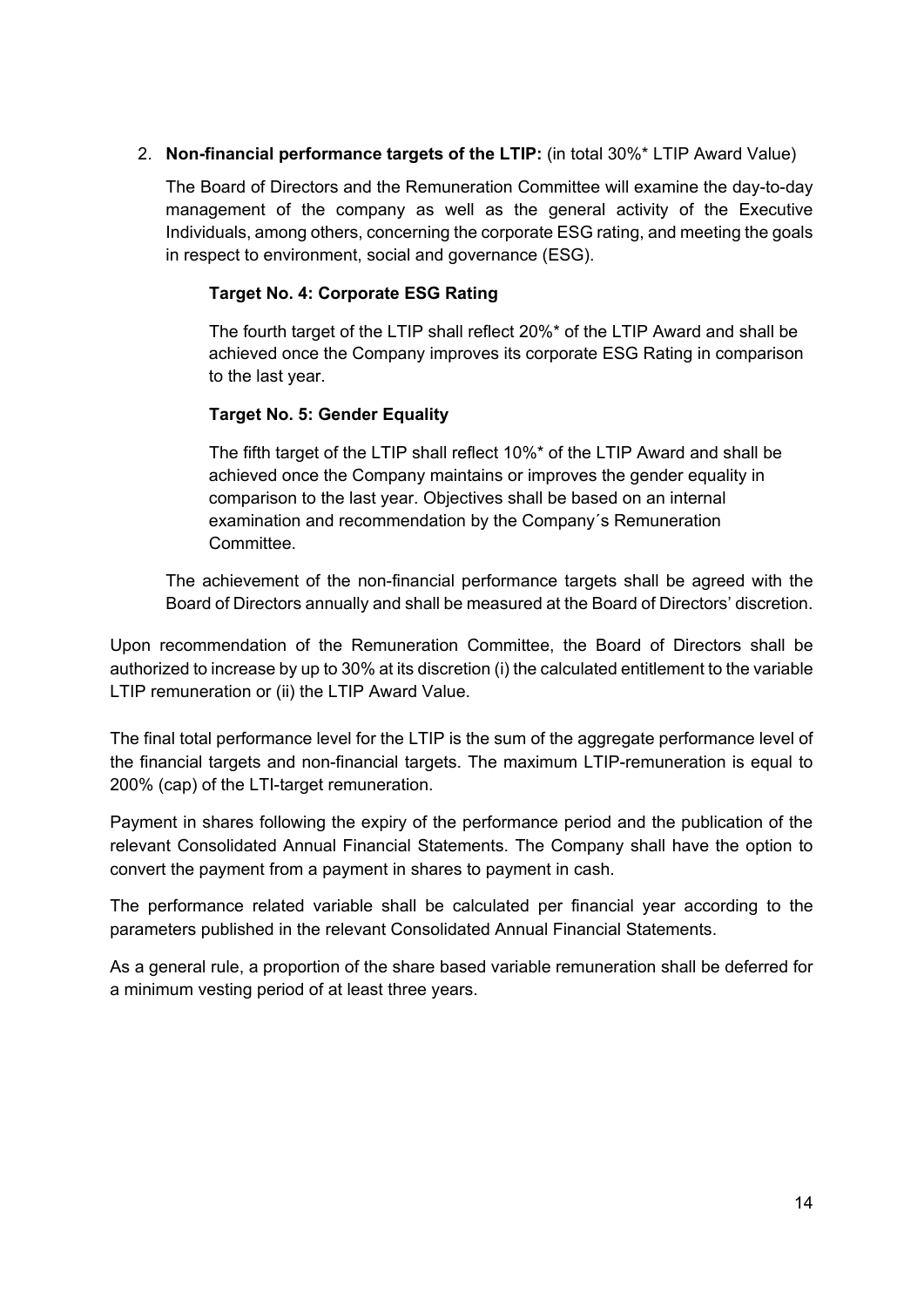| <b>Financial performance</b><br>targets (in total 70%*):        |          | <b>LTIP</b>       |
|-----------------------------------------------------------------|----------|-------------------|
| FFO I per share                                                 | 28%*     | (max 200 $\%^*$ ) |
| EPRA NTA per share                                              | 28%*     |                   |
| Relative total shareholder<br>return (RTSR)                     | $14\%$ * |                   |
| <b>Non-Financial</b><br>performance targets<br>(in total 30%*): |          |                   |
| <b>Corporate ESG Rating</b>                                     | 20%*     |                   |
| Gender equality                                                 | $10\%$ * |                   |
| *of the LTIP Award Value                                        |          |                   |

The direct operational performance criteria are under the influence of the Executive Individuals.

The selection of the direct operational performance goals and/or criteria shall be reviewed by the Remuneration Committee on an ongoing basis. They may also include project-related targets, diversity and sustainability objectives, targets regarding staff turnover, portfolio performance-related targets and more. In order to emphasize the sustainability efforts of the Company in reaching long term goals, most of the direct operational goals shall be determined based on the average of several years.

The Board of Directors may conclude in consultation with the Remuneration Committee that the targets of performance concerning the share price or direct operational performance have not been met and may refrain from granting any variable remuneration.

# **4.5. Change-of-Control**

The Company may grant a termination right to an Executive Individual in case of a change-of-control (as defined in the EMTN program) event, if the position of such member is substantially affected by a change-of-control over the company or such substantial effect is to be expected. With respect to the change-of-control event a the highest between the (1) severance payment of 70% of the financial target agreed with the LTIP shell be accelerated to the vesting period or (2) up to two times the annual remuneration, but not more than the remuneration due for the remainder of the term of the service agreement can be agreed.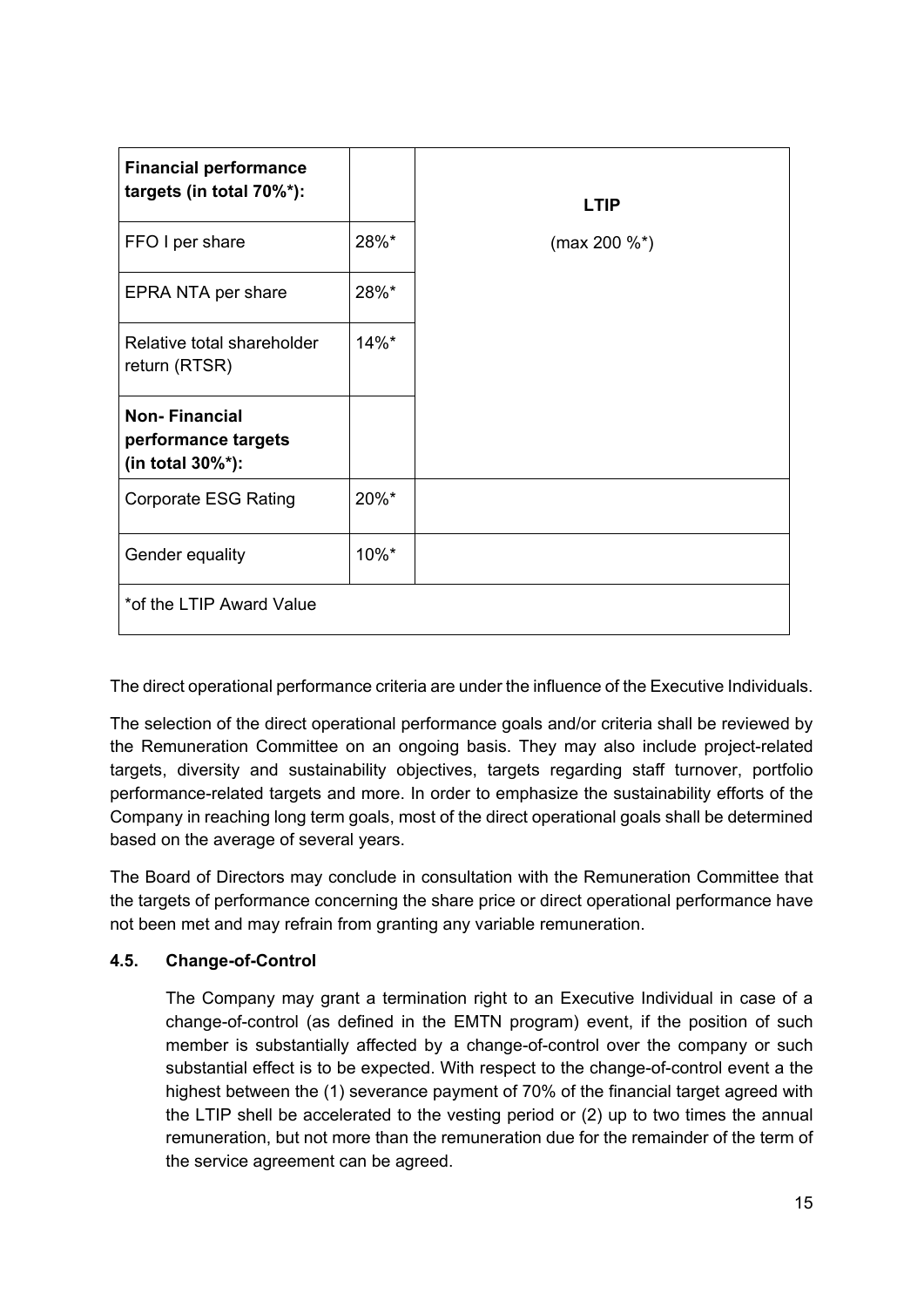#### **4.6. Adjustment due to special events**

If, due to special events, the performance parameters of the STIP or LTIP do no longer provide adequate incentives and/or can no longer adequately reflect the performance of the Executive Individuals, an adjustment can be made to ensure that the targets are maintained in the best possible way and that the performance of the Executive Individuals continues to be adequately remunerated. Such special events may include, for example, the delisting of the Company or its conversion into a dependent company, a fundamental change in business strategy, a merger or liquidation of the Company. The financial parameters for variable remuneration may then be corrected or replaced if they cease to apply during a performance period or are fundamentally changed during a performance period. Such correction or replacement shall be made with the aim of achieving results that are as close as possible to the original result

#### **4.7. Exceptions**

Upon recommendation of the Remuneration Committee, the Board of Directors may differ from the principles set out in this section 4 if:

- (a) it concludes that the remuneration principles are no longer in line with the market practice of relevant competitors of the Company; or
- **(b)** it has justified grounds to assume that compliance with these remuneration principles would deteriorate the Company's ability to attract or retain key talent and thus impact its long-term sustainability and success; or
- **(c)** The Remuneration Committee retains discretion in exceptional circumstances to change performance measures and targets for each element and the weightings attached to performance measures partway through a performance year if there is a significant and material event which causes the Committee to believe the original measures, weightings and targets are no longer appropriate. Exceptional circumstances as hereinafter explained in section 8 occur.
- (d) One-Time bonuses can apply for Executive Individuals under exceptional circumstances and are capped at 2x of the fixed base compensation.

# **5. PRINCIPLES OF REMUNERATION FOR INDEPENDENT AND NON-EXECUTIVE DIRECTORS**

The remuneration of Independent and Non-Executive Directors shall be fixed entirely and also not dependent on variable targets. As a general rule, Independent and Non-Executive Directors shall not receive any variable remuneration.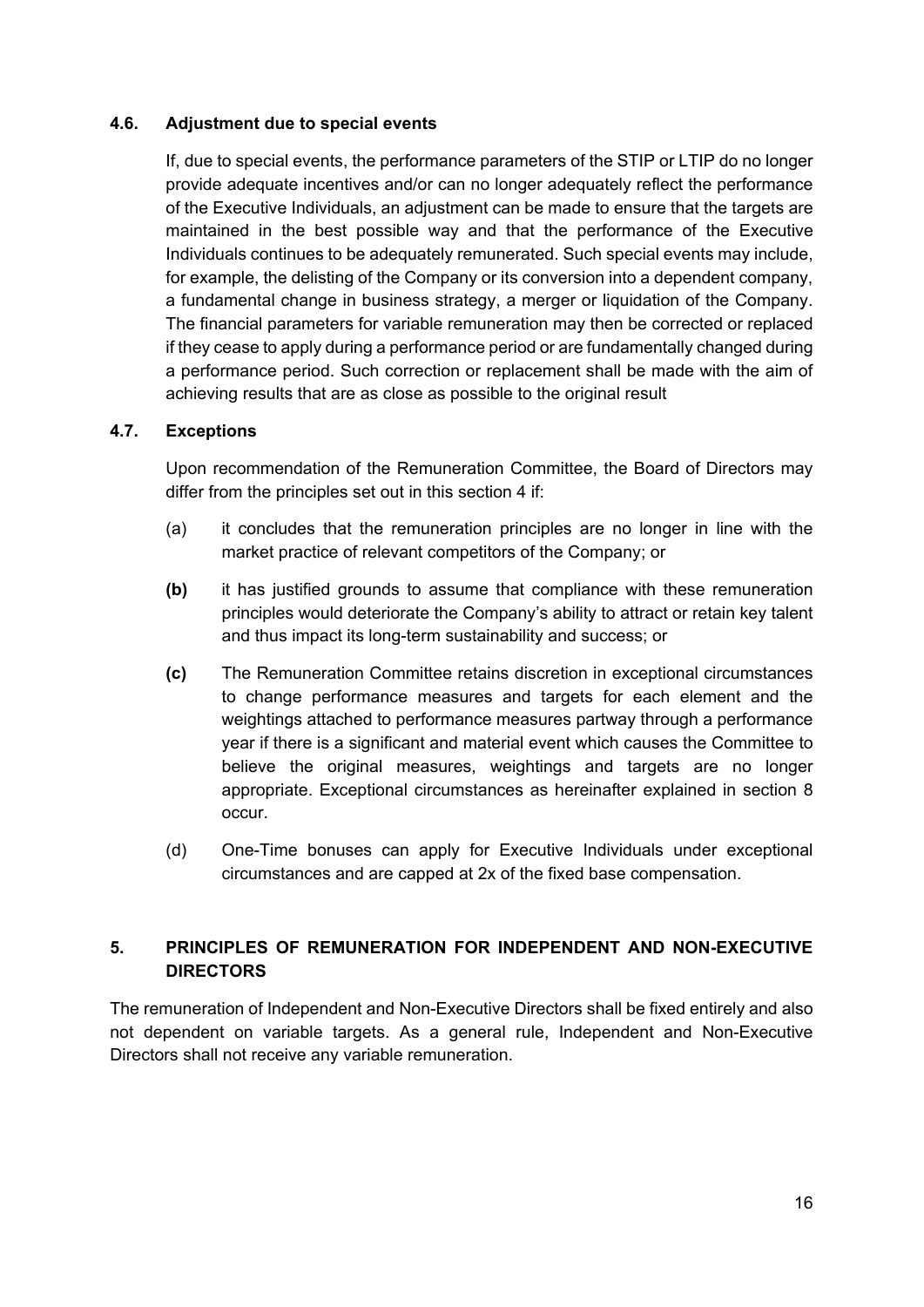| <b>Policy for Independent and Non-Executive Directors</b>                                                                                                                       |                                                                                                                                                                                                                                                                                                                                                                                                                                                                                                                                                                                                                                                                                                                                                                                                                                                                                                                                                                                                                                                                                                                          |                                                                                                                                                  |                                      |  |  |  |  |  |
|---------------------------------------------------------------------------------------------------------------------------------------------------------------------------------|--------------------------------------------------------------------------------------------------------------------------------------------------------------------------------------------------------------------------------------------------------------------------------------------------------------------------------------------------------------------------------------------------------------------------------------------------------------------------------------------------------------------------------------------------------------------------------------------------------------------------------------------------------------------------------------------------------------------------------------------------------------------------------------------------------------------------------------------------------------------------------------------------------------------------------------------------------------------------------------------------------------------------------------------------------------------------------------------------------------------------|--------------------------------------------------------------------------------------------------------------------------------------------------|--------------------------------------|--|--|--|--|--|
| <b>FIXED ELEMENTS OF REMUNERATION</b>                                                                                                                                           |                                                                                                                                                                                                                                                                                                                                                                                                                                                                                                                                                                                                                                                                                                                                                                                                                                                                                                                                                                                                                                                                                                                          |                                                                                                                                                  |                                      |  |  |  |  |  |
| Purpose                                                                                                                                                                         | Operation                                                                                                                                                                                                                                                                                                                                                                                                                                                                                                                                                                                                                                                                                                                                                                                                                                                                                                                                                                                                                                                                                                                | Opportunity                                                                                                                                      | <b>Performance</b><br><b>Measure</b> |  |  |  |  |  |
| Gaining Independent<br>and Non-Executive<br>Directors with the<br>necessary experience<br>and expertise to<br>comprehensively guide<br>and advise on the<br>Company's strategy. | The<br>Independent and Non-<br><b>Executive Directors receive a</b><br>fixed<br>compensation,<br>with<br>additional fixed fees for a<br>membership of any committee<br>the Company.<br>Following<br>of<br>conditions apply:<br>work<br>experience,<br>the<br>$\overline{\phantom{0}}$<br>$degree(s)$ ,<br>academic<br>education and professional<br>title(s);<br>the competencies and skills<br>of the Independent or Non-<br><b>Executive Director;</b><br>the number of functions<br>allocated to the Independent<br>or Non-Executive Director,<br>the<br>notably<br><i>in</i><br>case<br>Independent<br>Non-<br><b>or</b><br>Executive<br><b>Director</b><br>IS<br>a<br>member or chairman of sub-<br>committees or responsible<br>for specific tasks additional<br>to his/her role an extra fee<br>will be granted in addition to<br>the base fee;<br>the usual time spent and<br>$\qquad \qquad \blacksquare$<br>workload associated<br>with<br>his/her function; and<br>benchmarks<br>with<br>the<br>-<br>the<br>fixed<br>to<br>respect<br>remuneration paid for the<br>services among<br>relevant<br>competitors. | May be subject to an<br>annual review and change<br>dependent on increasing<br>role, experience<br>value<br>and/or complexity of the<br>Company. | None                                 |  |  |  |  |  |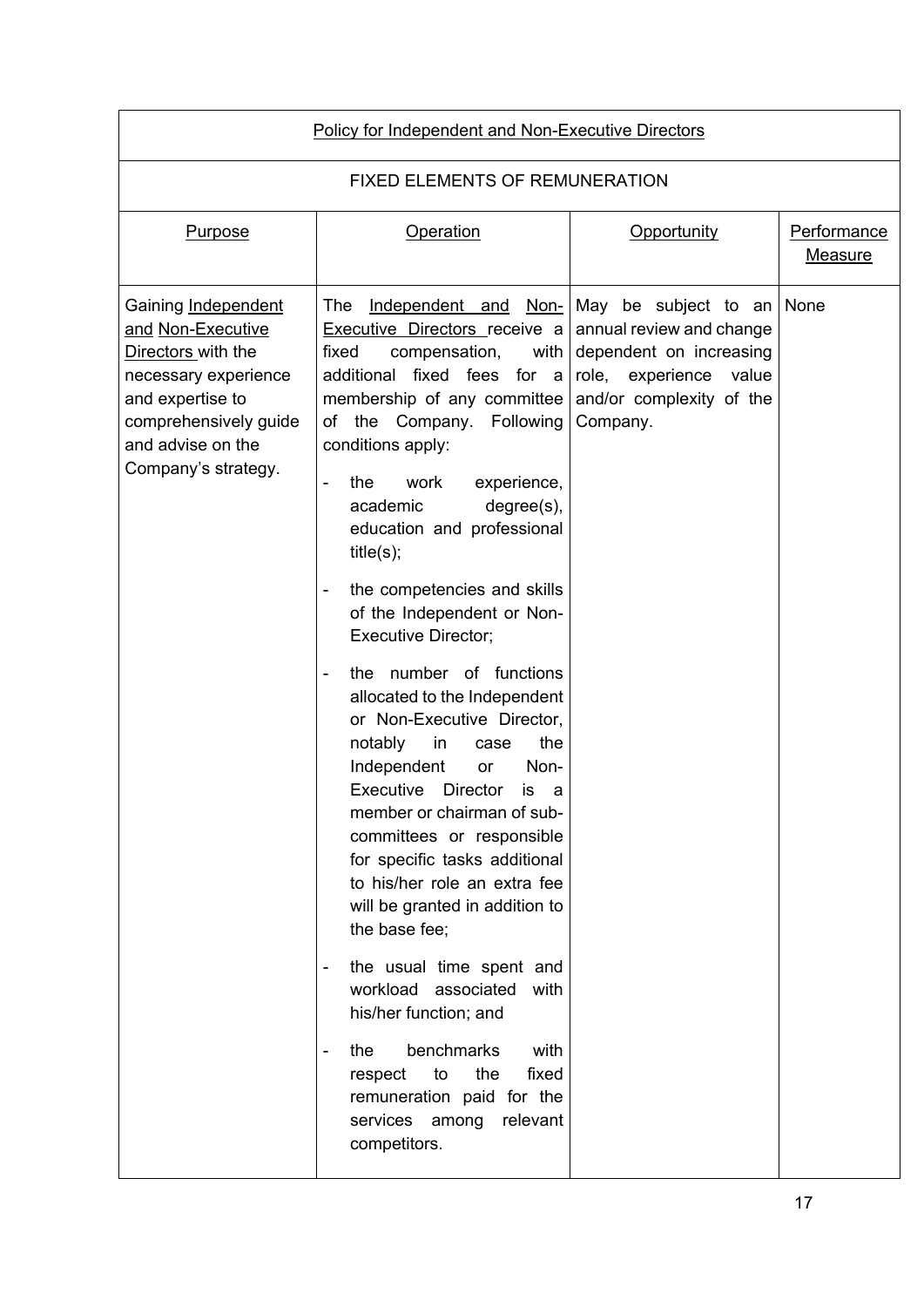| <b>Allowances</b>                          |  | are The main elements include Due to the changing None |                  |  |                         |  |
|--------------------------------------------|--|--------------------------------------------------------|------------------|--|-------------------------|--|
| targeted to support the   travel expenses. |  |                                                        |                  |  | nature of third-party   |  |
| performance of the                         |  |                                                        | providers costs, |  | the                     |  |
| Independent and Non-                       |  |                                                        |                  |  | Company's policy does   |  |
| <b>Executive Directors.</b>                |  |                                                        |                  |  | not consider a maximum. |  |
|                                            |  |                                                        |                  |  |                         |  |

There are no pension contributions other than set by law, in line with the wider workforce.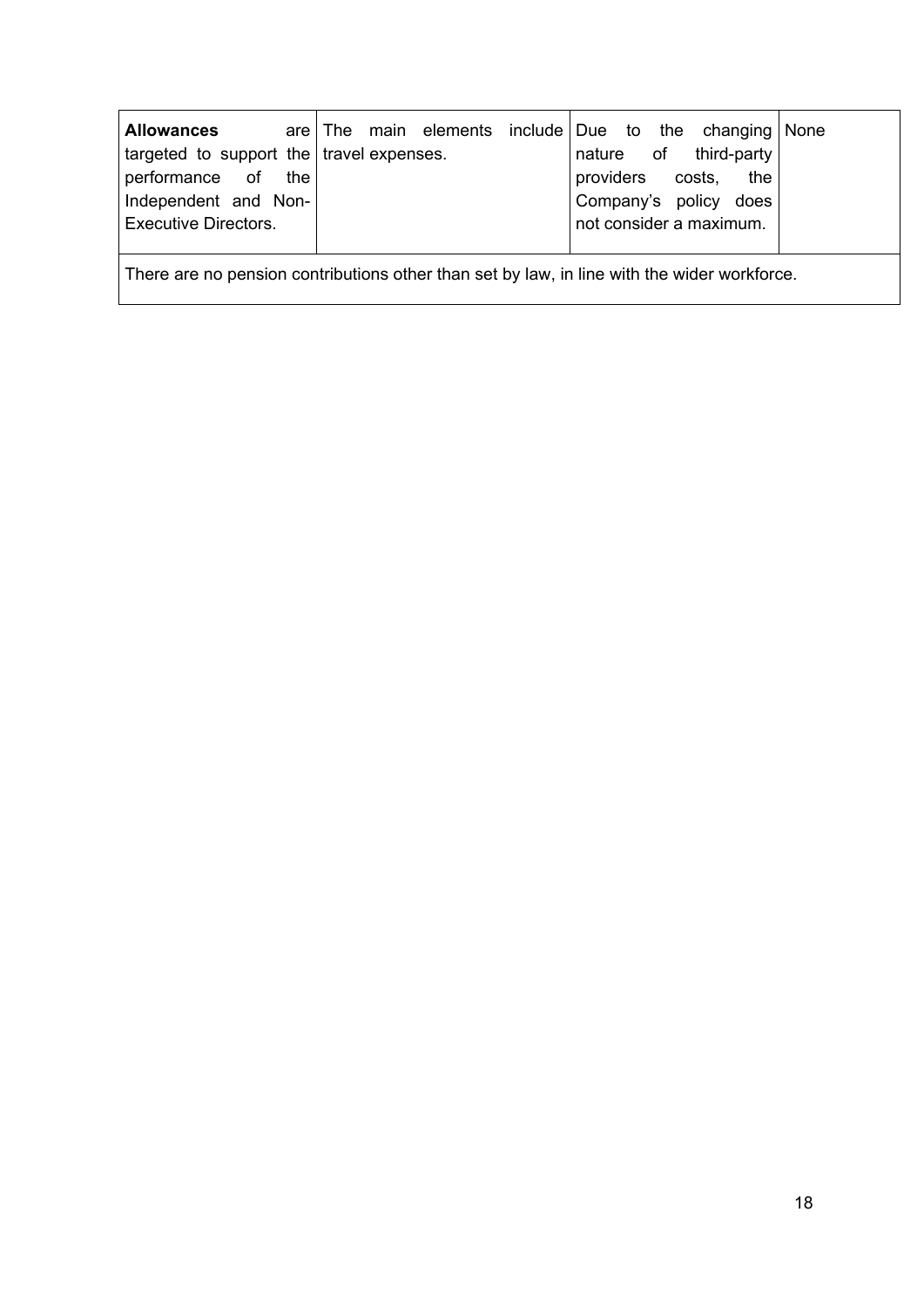### **6. INFORMATION ON AGREEMENTS WITH EXECUTIVE INDIVIDUALS**

#### **6.1. Duration**

Contracts and arrangements with Executive Individuals may be unlimited or limited in time.

Contracts or arrangements with a limited term shall oblige the relevant Executive Individual to provide his/her services to the Company for at least the length of the term of his/her appointment.

#### **6.2. Termination / Exit**

As a general rule, unlimited contracts or arrangements shall allow the Company to terminate without reason within a notice period of not more than twelve months, unless longer notice periods are mandatory under applicable law.

The Company shall be entitled to immediately terminate any contracts or arrangements with directors in specific severe circumstances in accordance with applicable law.

The Company may grant a termination right to an Executive Individual in case of a change-of-control event, if the position of such member is substantially affected by a change-of-control over the company or such substantial effect is to be expected.

#### **6.3. Severance payments**

The Company may agree to severance payments with Executive Individuals.

All shares vested under the LTIP will be delivered at the end of the program. In case the Company releases the Executive Individual before the vesting period expires, the vesting shares until the time of exit will be paid out pro rata. In all other circumstances, however excluding a change-of control-event, the amount vested shall be reduced to 1/3 in order to motivate the Executive Individual to complete the full vesting period.

#### **6.4. New agreements**

This Remuneration Policy shall also apply to new directors.

# **6.5. Transition Period**

Since the Executive Individuals and directors have binding contracts which may differ from this Remuneration Policy, such Policy will be fully implemented once the existing agreements ends or earlier if an agreement with the relevant Executive Individual has reached. The Company estimates that the transition period until the majority of this policy will take place is about 2 years.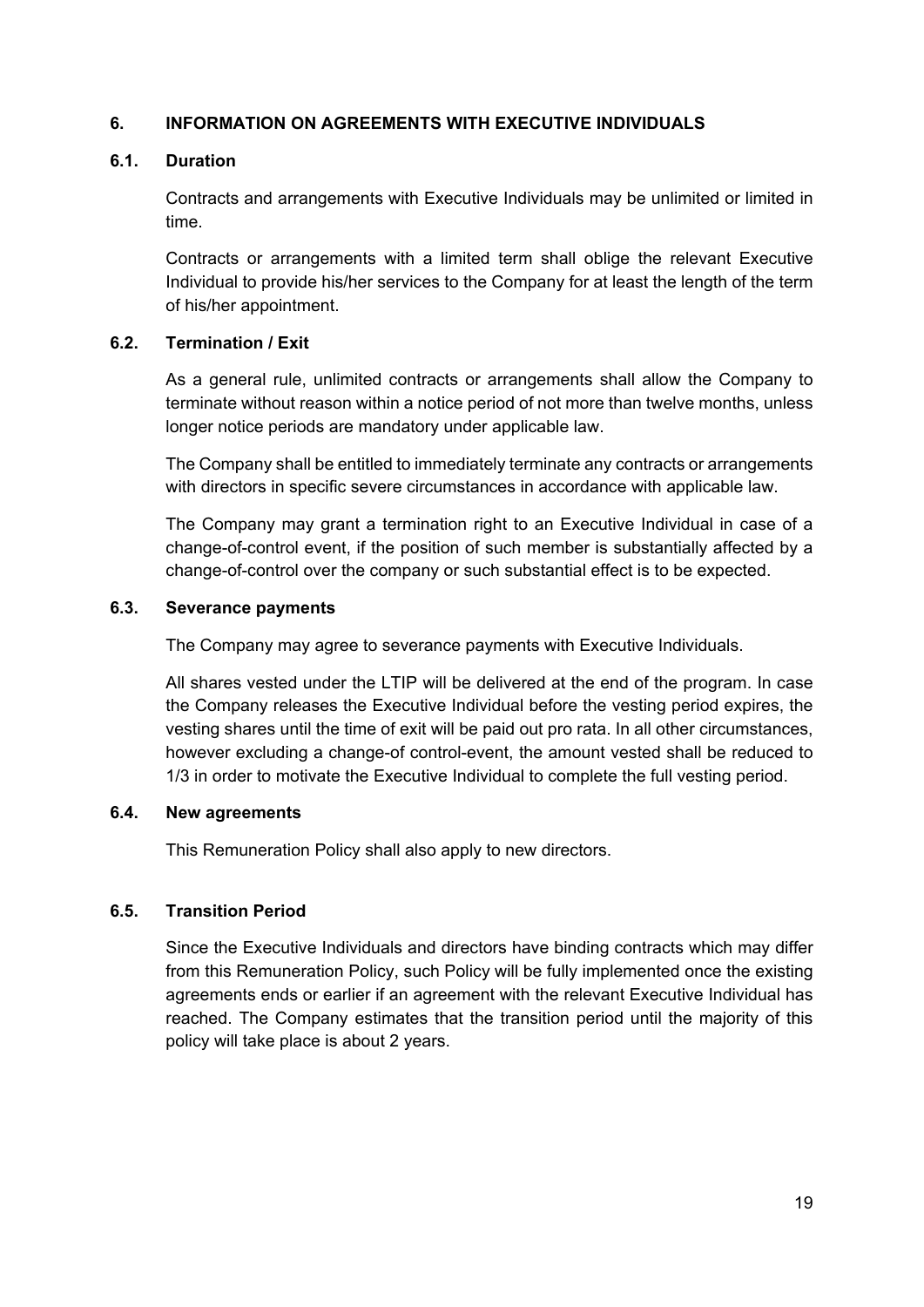### **7. AMENDMENTS TO THE REMUNERATION POLICY AND VOTE**

**7.1.** Any changes, amendments or updates to the Remuneration Policy shall be reviewed and recommended by the Remuneration Committee.

The Remuneration Committee shall provide an opinion whether it considers any such changes or amendments to be material and thus recommends submitting the amended remuneration policy to the vote of the annual general meeting of the Company's shareholders.

- **7.2.** The Company shall submit the remuneration policy to the vote of the annual general meeting of the Company's shareholders every four years or at every material change.
- **7.3.** The Company reserves the right to adjust the remuneration paid to Directors in exceptional circumstances, including but not limited to:
	- (a) a major instability or collapse of the European financial or real estate markets has occurred or threatens to occur; or
	- (b) the Company or any of its group entities are threatened by insolvency, bankruptcy or any other proceedings affecting the rights of creditors generally; or
	- (c) the adjustment is necessary to serve the long-term interests of the Company as a whole or to assure its viability.
- **7.4.** Any derogation from this Remuneration Policy shall require that:
	- (a) the Remuneration Committee of the Board of Directors is consulted and recommends such derogation on the basis of the long-term interests of the Company as a whole or to assure its viability; and
	- (b) the Board of Directors approves the derogation.
- **7.5.** In case the exceptional circumstances triggering the derogation from this Remuneration Policy do not cease within one hundred eighty (180) calendar days, the Company shall revise its remuneration policy in consultation with the Remuneration Committee.